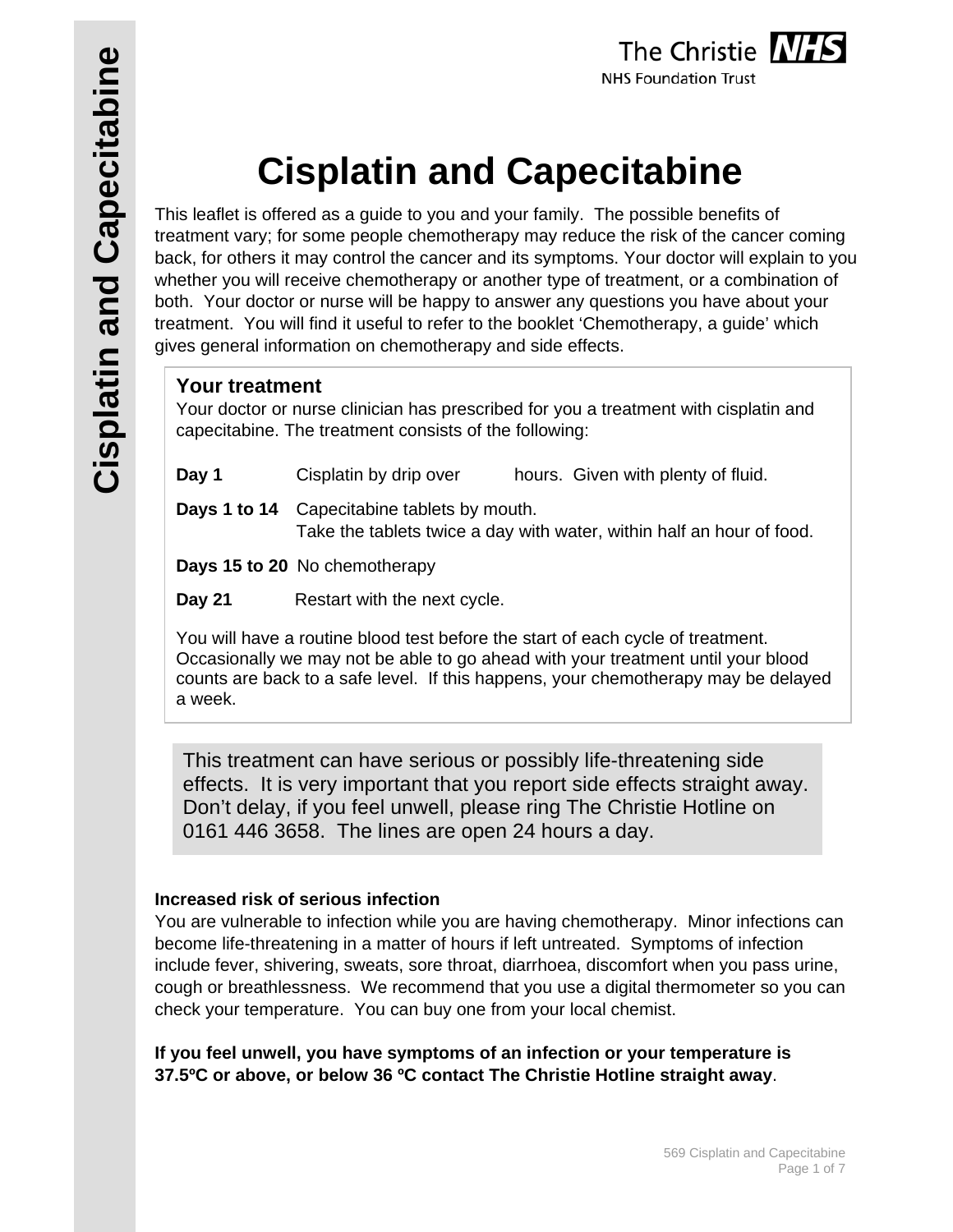#### **Anaemia (low number of red blood cells)**

 $^{\circ}$  While having this treatment you may become anaemic. This may make you feel tired and breathless. Let your doctor or nurse know if these symptoms are a problem. You may need a blood transfusion.

#### **Bruising or bleeding**

This treatment can reduce the production of platelets which help the blood clot. Let your doctor know if you have any unexplained bruising or bleeding, such as nosebleeds, bloodspots or rashes on the skin, and bleeding gums. You may need a platelet transfusion.

You will have a routine blood test before each treatment to monitor the effects of the chemotherapy. Occasionally we may not be able to go ahead with your treatment until your blood cells are back to a safe level. In this case your chemotherapy will usually be put back a week.

 **Extravasation** is when chemotherapy leaks outside the vein. If you develop redness, soreness or pain at the injection site **at any time** please let us know straight away.

#### **Other possible side effects**

Chemotherapy can cause many different side effects. Some are more likely to occur than others. Everybody is different and not everyone gets all the side effects. Most side effects are usually temporary, but in some rare cases they can be lifethreatening. It is important to tell your hospital doctor or nurse about any side effects so they can be monitored and, where possible, treated.

#### **Common side effects (more than 1 in 10)**

#### **Nausea and vomiting (sickness)**

The severity of this varies from person to person. Anti-sickness medication may be given along with your chemotherapy to prevent this. You may also be given antisickness tablets to take at home. **If you continue to feel or be sick, contact The Christie Hotline on 0161 446 3658 for advice.** 

#### **Kidney damage**

It is important to monitor how your kidneys are working while you are having treatment as the cisplatin can put a strain on them. Before you start the treatment you will need to have a test called a GFR. This is performed in the Nuclear Medicine Department and consists of an injection followed by series of blood tests. The GFR will be repeated before alternate cycles of the chemotherapy. Your routine blood tests will also give us an idea of how well your kidneys are working. It is important to drink plenty of nonalcoholic fluids (at least 8 cups or 4 pints per day) during your course of chemotherapy.

## **Diarrhoea**

 $\Delta$  This can be a side effect of capecitabine. It may also be a sign of serious infection. If the diarrhoea is mild, you can take a tablet (loperamide) from your Pharmacy or GP to stop it. **If the diarrhoea is severe or wakes you during the night, you must contact The Christie Hotline straight away on 0161 446 3658. Diarrhoea can lead to life-threatening dehydration.**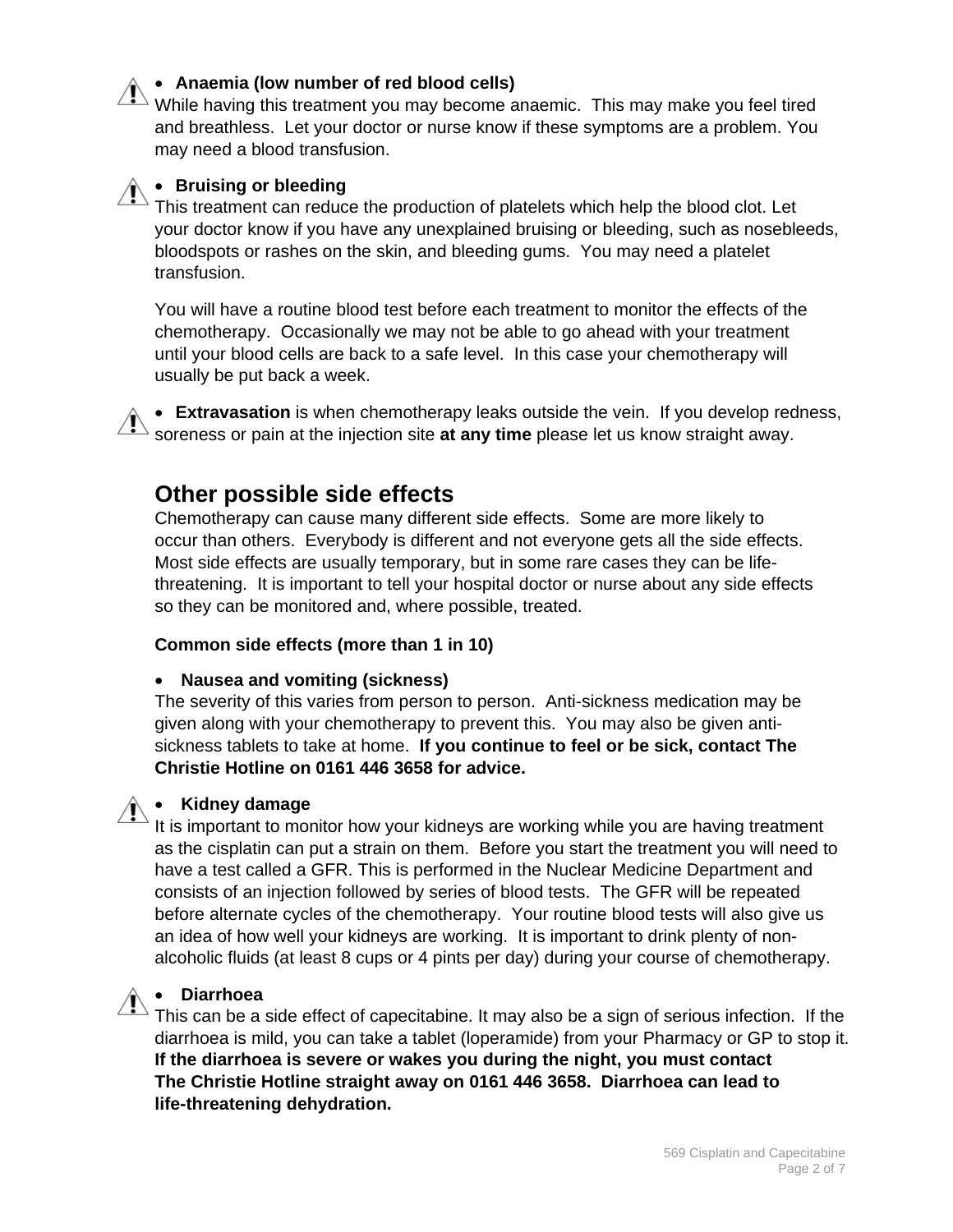#### **Constipation**

You may become constipated during this treatment. Try to drink plenty of fluids and eat foods high in fibre. Ask the staff for a copy of 'Eating: Help Yourself' which has useful ideas about diet when you are having treatment. You will be prescribed some laxatives but if these are not working, please tell us.

#### **Sore mouth**

 $\sqrt{N}$  Your mouth may become sore or dry, or you may notice small mouth ulcers during this treatment. Drinking plenty of fluids and cleaning your teeth regularly and gently with a soft toothbrush can help to reduce the risk of this happening. We can prescribe a mouthwash for you to use during treatment. You can dilute this with water if your mouth is sore. Ask your doctor or nurse for further advice. There is also general mouth care information in the chemotherapy booklet. If you continue to have a sore mouth, please contact The Christie Hotline.

#### **Fatigue**

It is common to become tired and lacking in energy with this chemotherapy. You may feel you need to rest for a while during the day. You may need help with the household chores. It is a good idea to do some gentle exercise; even a walk round the block can help.

#### **Metallic taste in the mouth**

You may have a strange or metallic taste in your mouth during treatment. Sucking a mint or other strongly flavoured sweet may help.

#### **Uncommon side effects (less than 1 in 10)**

#### **Tingling & numbness in the fingers or toes**

This is only usually mild and temporary but sometimes lasts for some time or becomes permanent. Please report these symptoms to your doctor on your next hospital visit**.** 

#### **Tinnitus & high frequency hearing loss**

You may develop tinnitus (ringing in the ears). This sensation should subside when your treatment finishes but may be permanent. High frequency hearing loss can also occur with this chemotherapy. This may be permanent.

#### **Sore hands and feet (palmar-plantar erythema):**

The skin on your hands and feet may become very dry, red and sore with some cracking. Cream and tablets can be given which can help. Use a moisturiser on your hands and feet. Your chemotherapy dose may need to change. Try to keep your hands and feet cool and if possible, uncovered. If the skin become very sore or starts to peel, please ring The Christie Hotline

#### **Nail changes**

Your nails may become brittle and ridged. The skin on the sides of your nails may become red and sore.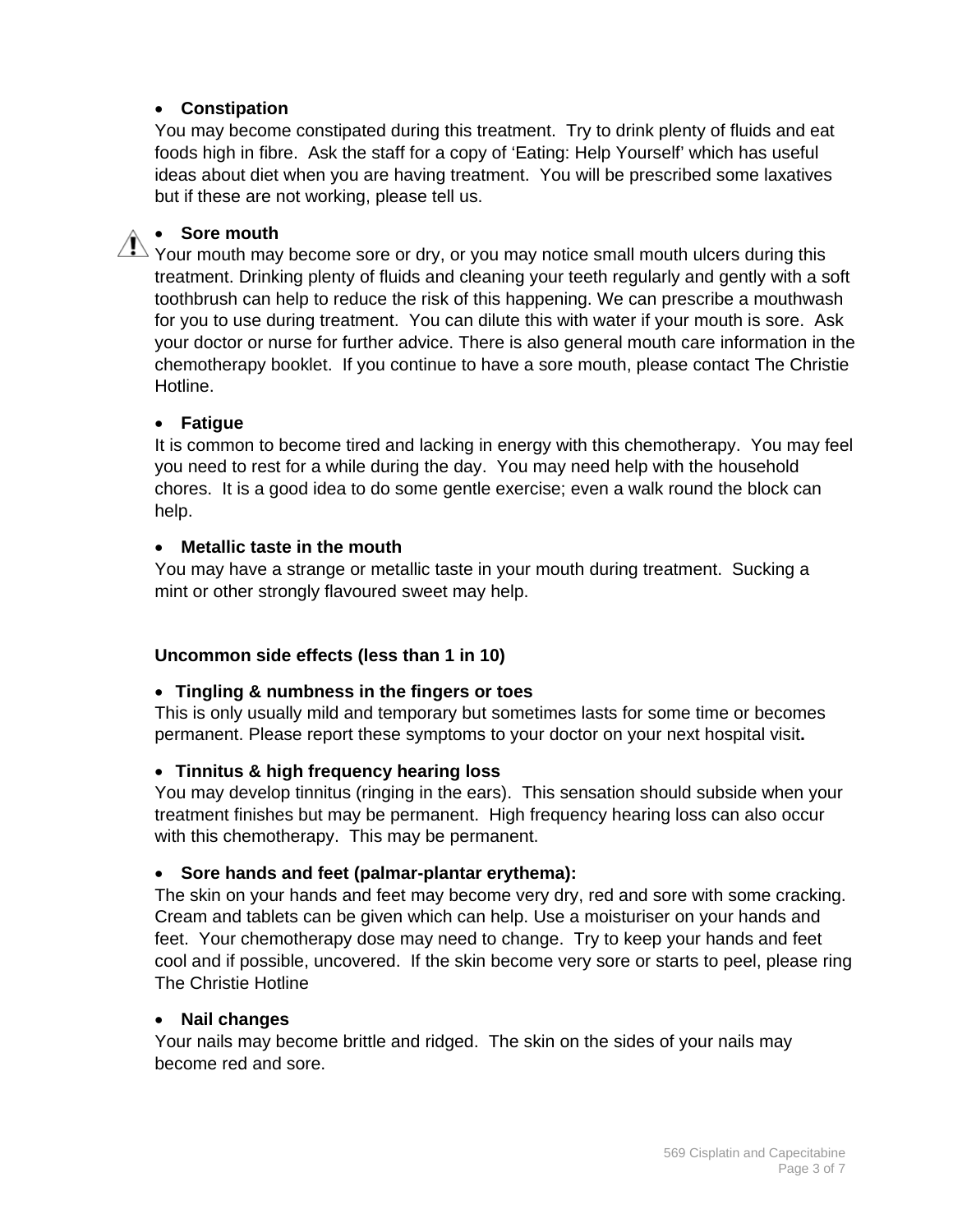#### **Rare side effects (less than 1 in 100)**

#### **Blood clots**

During chemotherapy you are more at risk of blood clots in the legs (DVT) or lungs (PE). Occasionally these clots can be life-threatening. To help prevent clots, keep mobile and drink plenty of non-alcoholic fluids.

#### **Chest pain or stroke**

 $\overline{\mathcal{A}}$  A small number of patients receiving 5-Fluorouracil (5FU) or capecitabine can experience chest pain (angina) or rarely have a heart attack. Extremely rarely this may lead to death. Other complications such as stroke or mini-stroke can happen but are exceptionally rare. If you develop any of these symptoms you should contact your hospital doctor for advice. In an emergency you should go immediately to your nearest accident and emergency department.

#### **Severe skin reaction**

 $\textsuperscript{b}$  Verv rarely you may develop a severe skin reaction. If you experience tender red skin patches which subsequently blister please **seek urgent medical advice**. The skin changes may be preceded by fever, chest symptoms and photophobia (a need to squint or close your eyes, which is worse in bright light). These symptoms may be caused by conditions called Toxic Epidermal Necrolysis (TEN) and Stevens Johnson Syndrome (SJS).

#### **Hair thinning**

Some hair loss may occur during treatment, including body and facial hair. It is advisable to avoid perms, colours, use of hot brushes and vigorous frequent washing that could increase hair loss. Please remember that this is a temporary side effect and your hair will grow back when your treatment is completed. Very rarely, hair loss may be permanent. If you would like an appointment with the wig service, this can be arranged for you by visiting the cancer information centre. It is a good idea to get your wig before you lose a lot of hair which you can then match to your natural colour. Ask the staff for a copy of the 'Wig fitting service at The Christie'.

The Maggie's Centre runs a Talking Heads hair loss support workshop for anyone who is anticipating or experiencing hair loss (both men and women). These sessions cover the practicalities of hair loss as well as offering support with its emotional impact. Contact Maggie's on **0161 641 4848** or email **manchester@maggiescentres.org**

#### **Watery eyes**

Your eyes may also water often this will improve in time and needs no specific treatment. But if you have ongoing symptoms please discuss this with your doctor or nurse.

#### **Serious and potentially life threatening side effects**

In a small proportion of patients chemotherapy can result in very severe side effects which may rarely result in death. The team caring for you will discuss the risk of these side effects with you.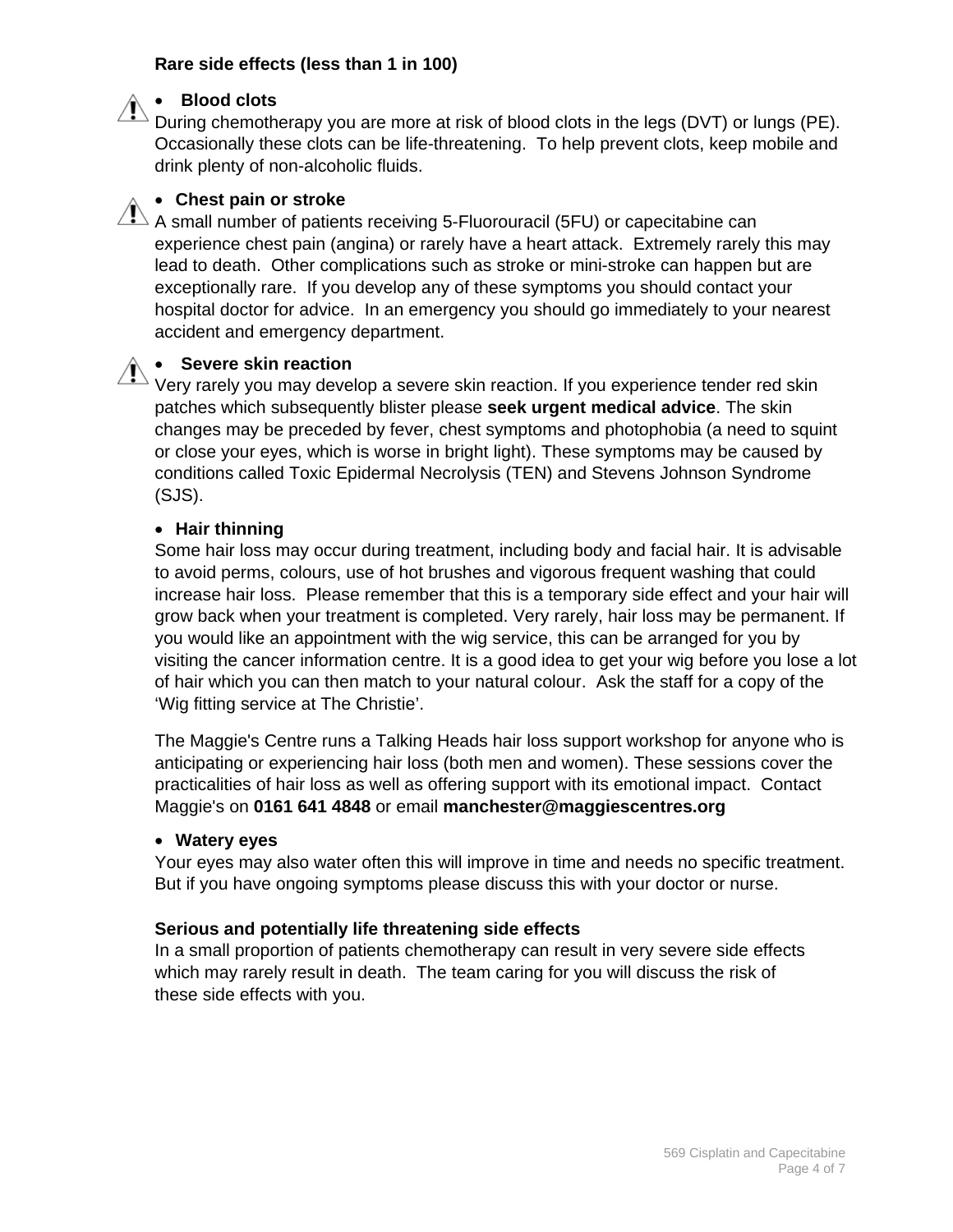## **Sex, contraception & fertility**

**Protecting your partner and contraception:** We recommend that you or your partner use a condom during sexual intercourse while you are having the course of chemotherapy. Chemotherapy is dangerous to unborn babies and this will also protect you and your partner from any chemotherapy drugs that may be present in semen and in the vagina. If you suspect that you may be pregnant please tell your doctor immediately.

**Fertility:** This chemotherapy may affect your ability to have children. Your doctor or nurse should have discussed this with you. If not, please ask them before you start treatment.

### **Late side effects**

Some side effects may become evident only after a number of years. In reaching any decision with you about treatment, the potential benefit you receive from treatment will be weighed against the risks of serious long term side effects to the heart, lungs, kidneys and bone marrow. With some drugs there is also a small but definite risk of developing another cancer. If any of these problems specifically applies to you, the doctor will discuss these with you and note this on your consent form.

#### **Contacts**

If you have any general questions or concerns about your treatment, please ring the area where you are having treatment:

| • Administration enquiries | 0161 918 7665 |
|----------------------------|---------------|
| • Clinical trials unit     | 0161 918 7663 |

For advice ring The Christie Hotline on **0161 446 3658** (24 hours)

Your consultant is: .....................................................................

Your hospital number is: ...........................................................

Your key worker is: ....................................................................